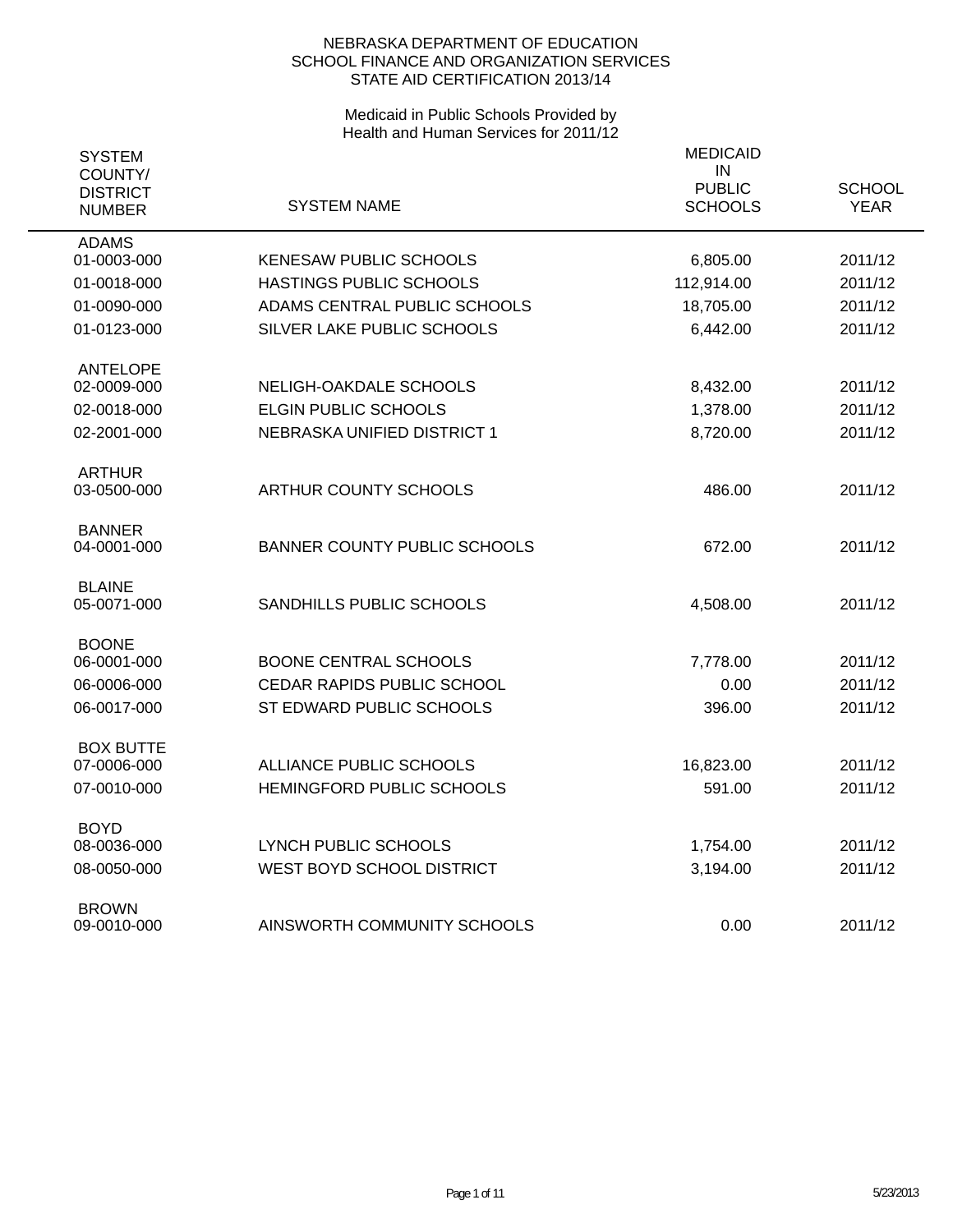| <b>SYSTEM</b>                               |                                     | <b>MEDICAID</b>                       |                              |
|---------------------------------------------|-------------------------------------|---------------------------------------|------------------------------|
| COUNTY/<br><b>DISTRICT</b><br><b>NUMBER</b> | <b>SYSTEM NAME</b>                  | IN<br><b>PUBLIC</b><br><b>SCHOOLS</b> | <b>SCHOOL</b><br><b>YEAR</b> |
| <b>BUFFALO</b>                              |                                     |                                       |                              |
| 10-0002-000                                 | <b>GIBBON PUBLIC SCHOOLS</b>        | 8,497.00                              | 2011/12                      |
| 10-0007-000                                 | <b>KEARNEY PUBLIC SCHOOLS</b>       | 51,627.00                             | 2011/12                      |
| 10-0009-000                                 | ELM CREEK PUBLIC SCHOOLS            | 1,495.00                              | 2011/12                      |
| 10-0019-000                                 | SHELTON PUBLIC SCHOOLS              | 1,824.00                              | 2011/12                      |
| 10-0069-000                                 | RAVENNA PUBLIC SCHOOLS              | 0.00                                  | 2011/12                      |
| 10-0105-000                                 | PLEASANTON PUBLIC SCHOOLS           | 764.00                                | 2011/12                      |
| 10-0119-000                                 | AMHERST PUBLIC SCHOOLS              | 572.00                                | 2011/12                      |
| <b>BURT</b>                                 |                                     |                                       |                              |
| 11-0001-000                                 | TEKAMAH-HERMAN COMMUNITY SCHS       | 4,148.00                              | 2011/12                      |
| 11-0014-000                                 | OAKLAND CRAIG PUBLIC SCHOOLS        | 5,474.00                              | 2011/12                      |
| 11-0020-000                                 | LYONS-DECATUR NORTHEAST SCHS        | 3,762.00                              | 2011/12                      |
| <b>BUTLER</b>                               |                                     |                                       |                              |
| 12-0056-000                                 | DAVID CITY PUBLIC SCHOOLS           | 4,454.00                              | 2011/12                      |
| 12-0502-000                                 | EAST BUTLER PUBLIC SCHOOLS          | 0.00                                  | 2011/12                      |
| <b>CASS</b>                                 | PLATTSMOUTH COMMUNITY SCHOOLS       |                                       |                              |
| 13-0001-000                                 |                                     | 9,735.00                              | 2011/12                      |
| 13-0022-000                                 | WEEPING WATER PUBLIC SCHOOLS        | 633.00                                | 2011/12                      |
| 13-0032-000                                 | LOUISVILLE PUBLIC SCHOOLS           | 1,760.00                              | 2011/12                      |
| 13-0056-000                                 | CONESTOGA PUBLIC SCHOOLS            | 3,939.00                              | 2011/12                      |
| 13-0097-000                                 | ELMWOOD-MURDOCK PUBLIC SCHOOLS      | 4,397.00                              | 2011/12                      |
| <b>CEDAR</b><br>14-0008-000                 | HARTINGTON PUBLIC SCHOOLS           | 2,515.00                              | 2011/12                      |
| 14-0045-000                                 | RANDOLPH PUBLIC SCHOOLS             | 1,278.00                              | 2011/12                      |
| 14-0054-000                                 | LAUREL-CONCORD PUBLIC SCHOOLS       | 4,003.00                              | 2011/12                      |
| 14-0101-000                                 | <b>WYNOT PUBLIC SCHOOLS</b>         | 2,081.00                              | 2011/12                      |
| 14-0541-000                                 | <b>COLERIDGE COMMUNITY SCHOOLS</b>  |                                       | 2011/12                      |
|                                             |                                     | 0.00                                  |                              |
| <b>CHASE</b><br>15-0010-000                 | <b>CHASE COUNTY SCHOOLS</b>         | 1,351.00                              | 2011/12                      |
| 15-0536-000                                 | <b>WAUNETA-PALISADE PUBLIC SCHS</b> | 424.00                                | 2011/12                      |
|                                             |                                     |                                       |                              |
| <b>CHERRY</b><br>16-0006-000                | <b>VALENTINE COMMUNITY SCHOOLS</b>  | 10,429.00                             | 2011/12                      |
| 16-0030-000                                 | CODY-KILGORE PUBLIC SCHS            | 0.00                                  | 2011/12                      |
|                                             |                                     |                                       |                              |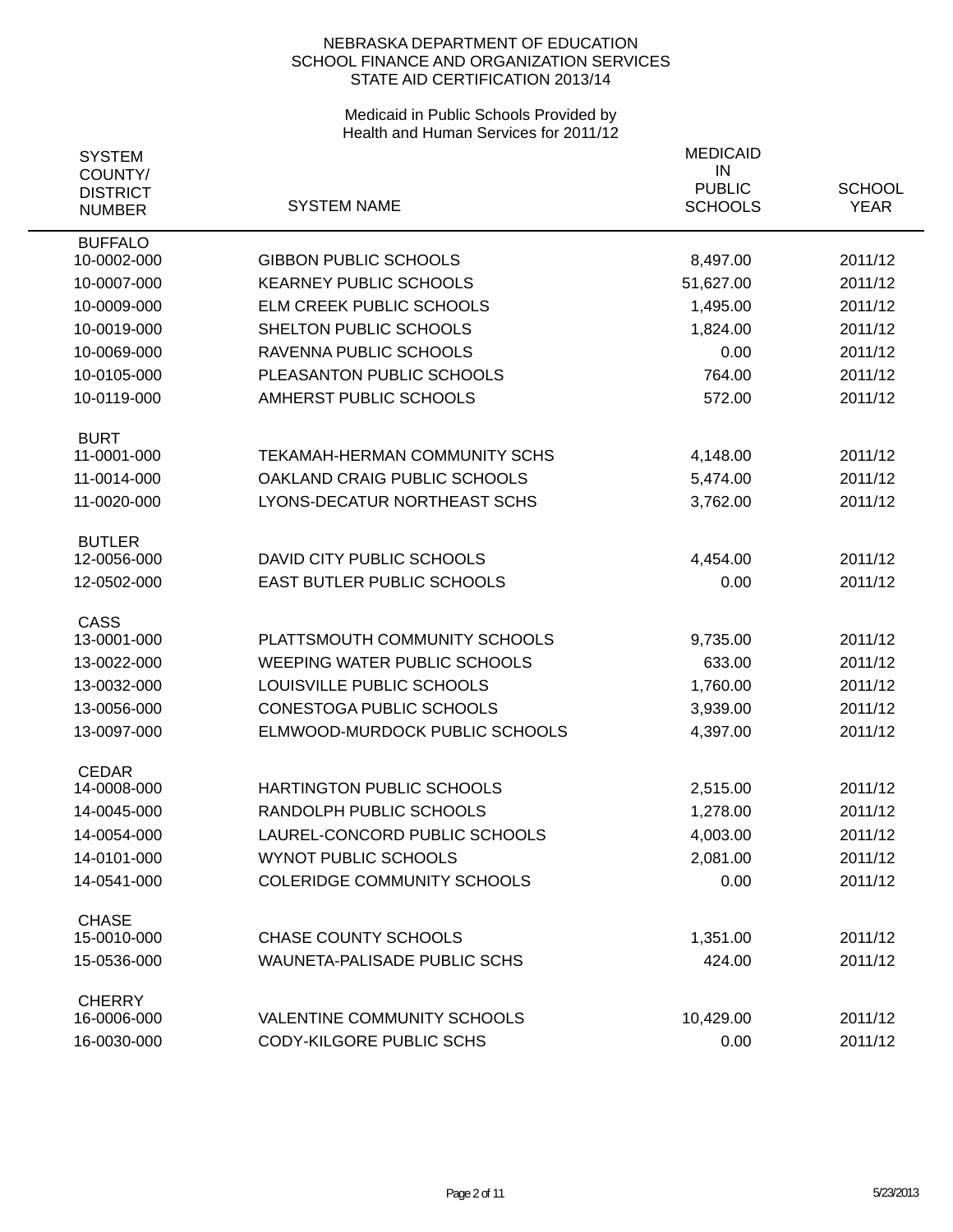| <b>SYSTEM</b><br>COUNTY/<br><b>DISTRICT</b><br><b>NUMBER</b> | <b>SYSTEM NAME</b>                   | <b>MEDICAID</b><br>IN<br><b>PUBLIC</b><br><b>SCHOOLS</b> | <b>SCHOOL</b><br><b>YEAR</b> |
|--------------------------------------------------------------|--------------------------------------|----------------------------------------------------------|------------------------------|
| <b>CHEYENNE</b><br>17-0001-000                               | SIDNEY PUBLIC SCHOOLS                | 11,685.00                                                | 2011/12                      |
| 17-0003-000                                                  | LEYTON PUBLIC SCHOOLS                | 3,519.00                                                 | 2011/12                      |
| 17-0009-000                                                  | POTTER-DIX PUBLIC SCHOOLS            | 290.00                                                   | 2011/12                      |
|                                                              |                                      |                                                          |                              |
| <b>CLAY</b>                                                  |                                      |                                                          |                              |
| 18-0002-000                                                  | <b>SUTTON PUBLIC SCHOOLS</b>         | 1,325.00                                                 | 2011/12                      |
| 18-0011-000                                                  | HARVARD PUBLIC SCHOOLS               | 12,655.00                                                | 2011/12                      |
| <b>COLFAX</b>                                                |                                      |                                                          |                              |
| 19-0039-000                                                  | LEIGH COMMUNITY SCHOOLS              | 18.00                                                    | 2011/12                      |
| 19-0058-000                                                  | <b>CLARKSON PUBLIC SCHOOLS</b>       | 2,012.00                                                 | 2011/12                      |
| 19-0123-000                                                  | <b>SCHUYLER COMMUNITY SCHOOLS</b>    | 8,044.00                                                 | 2011/12                      |
| 19-2001-000                                                  | DODGE-HOWELLS UNIFIED SCHOOL D       | 0.00                                                     | 2011/12                      |
| <b>CUMING</b>                                                |                                      |                                                          |                              |
| 20-0001-000                                                  | <b>WEST POINT PUBLIC SCHOOLS</b>     | 16,996.00                                                | 2011/12                      |
| 20-0020-000                                                  | <b>BANCROFT-ROSALIE COMM SCHOOLS</b> | 1,492.00                                                 | 2011/12                      |
| 20-0030-000                                                  | WISNER-PILGER PUBLIC SCHOOLS         | 4,258.00                                                 | 2011/12                      |
|                                                              |                                      |                                                          |                              |
| <b>CUSTER</b><br>21-0015-000                                 | ANSELMO-MERNA PUBLIC SCHOOLS         | 7,894.00                                                 | 2011/12                      |
| 21-0025-000                                                  | <b>BROKEN BOW PUBLIC SCHOOLS</b>     | 39,532.00                                                | 2011/12                      |
| 21-0044-000                                                  | ANSLEY PUBLIC SCHOOLS                | 8,991.00                                                 | 2011/12                      |
| 21-0084-000                                                  | SARGENT PUBLIC SCHOOLS               | 657.00                                                   | 2011/12                      |
| 21-0089-000                                                  | ARNOLD PUBLIC SCHOOLS                | 293.00                                                   | 2011/12                      |
| 21-0180-000                                                  | CALLAWAY PUBLIC SCHOOLS              | 4,461.00                                                 | 2011/12                      |
|                                                              |                                      |                                                          |                              |
| <b>DAKOTA</b><br>22-0011-000                                 | SO SIOUX CITY COMMUNITY SCHS         | 90,990.00                                                | 2011/12                      |
| 22-0031-000                                                  | HOMER COMMUNITY SCHOOLS              | 0.00                                                     | 2011/12                      |
|                                                              |                                      |                                                          |                              |
| <b>DAWES</b>                                                 |                                      |                                                          |                              |
| 23-0002-000                                                  | <b>CHADRON PUBLIC SCHOOLS</b>        | 1,850.00                                                 | 2011/12                      |
| 23-0071-000                                                  | <b>CRAWFORD PUBLIC SCHOOLS</b>       | 1,680.00                                                 | 2011/12                      |
| <b>DAWSON</b>                                                |                                      |                                                          |                              |
| 24-0001-000                                                  | LEXINGTON PUBLIC SCHOOLS             | 12,113.00                                                | 2011/12                      |
| 24-0004-000                                                  | <b>OVERTON PUBLIC SCHOOLS</b>        | 3,090.00                                                 | 2011/12                      |
| 24-0011-000                                                  | <b>COZAD COMMUNITY SCHOOLS</b>       | 10,577.00                                                | 2011/12                      |
| 24-0020-000                                                  | <b>GOTHENBURG PUBLIC SCHOOLS</b>     | 6,871.00                                                 | 2011/12                      |
| 24-0101-000                                                  | SUMNER-EDDYVILLE-MILLER SCHS         | 0.00                                                     | 2011/12                      |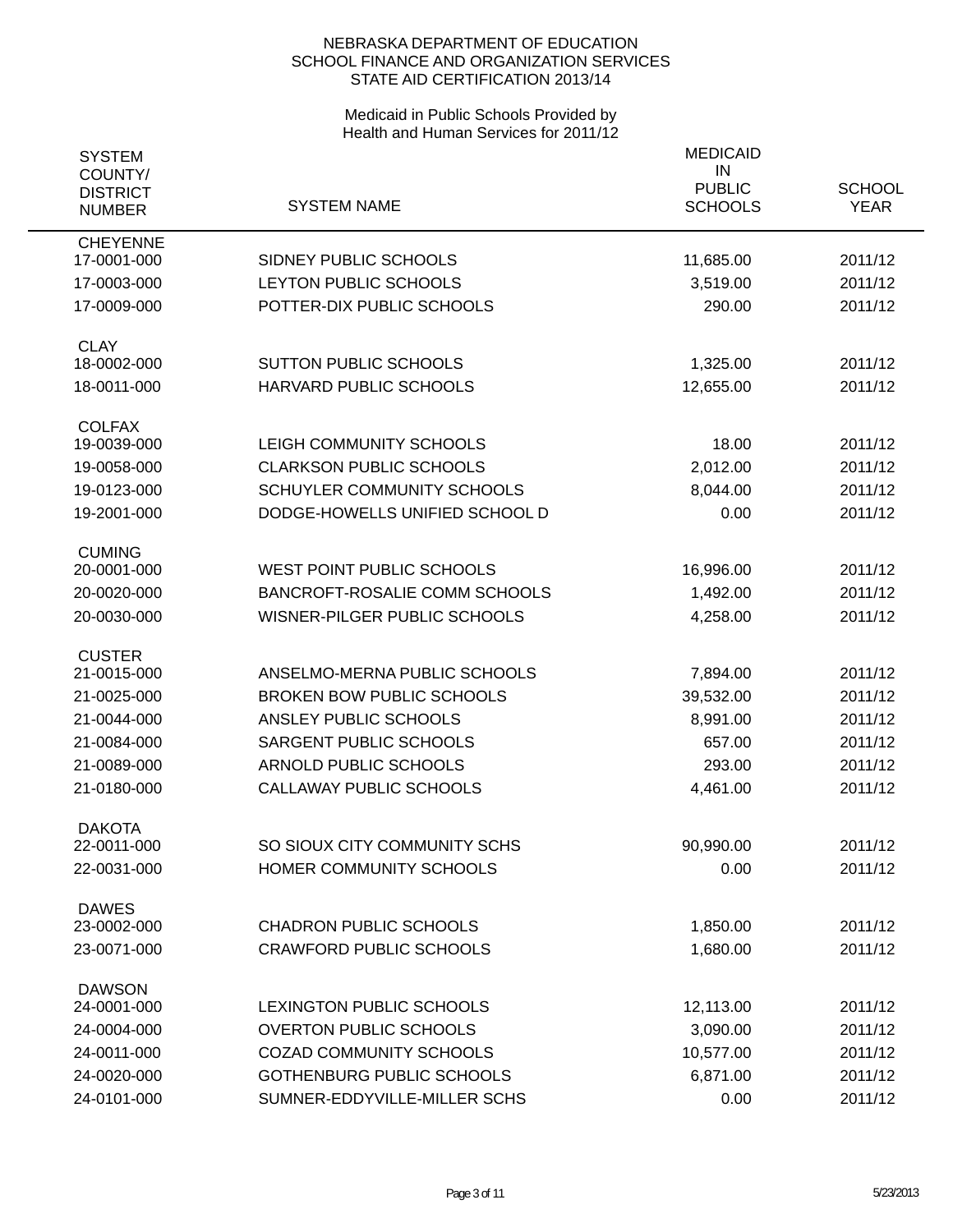| <b>SYSTEM</b><br>COUNTY/<br><b>DISTRICT</b><br><b>NUMBER</b> | <b>SYSTEM NAME</b>                    | <b>MEDICAID</b><br>IN<br><b>PUBLIC</b><br><b>SCHOOLS</b> | <b>SCHOOL</b><br><b>YEAR</b> |
|--------------------------------------------------------------|---------------------------------------|----------------------------------------------------------|------------------------------|
| <b>DEUEL</b><br>25-0025-000                                  | <b>CREEK VALLEY SCHOOLS</b>           | 233.00                                                   | 2011/12                      |
| 25-0095-000                                                  | SOUTH PLATTE PUBLIC SCHOOLS           | 4,747.00                                                 | 2011/12                      |
| <b>DIXON</b><br>26-0001-000                                  | PONCA PUBLIC SCHOOLS                  | 0.00                                                     | 2011/12                      |
| 26-0024-000                                                  | NEWCASTLE PUBLIC SCHOOLS              | 0.00                                                     | 2011/12                      |
| 26-0070-000                                                  | ALLEN CONSOLIDATED SCHOOLS            | 2,229.00                                                 | 2011/12                      |
| 26-0561-000                                                  | EMERSON-HUBBARD PUBLIC SCHOOLS        | 0.00                                                     | 2011/12                      |
| <b>DODGE</b>                                                 |                                       |                                                          |                              |
| 27-0001-000                                                  | <b>FREMONT PUBLIC SCHOOLS</b>         | 34,280.00                                                | 2011/12                      |
| 27-0062-000                                                  | <b>SCRIBNER-SNYDER COMMUNITY SCHS</b> | 4,192.00                                                 | 2011/12                      |
| 27-0594-000                                                  | <b>LOGAN VIEW PUBLIC SCHOOLS</b>      | 4,637.00                                                 | 2011/12                      |
| 27-0595-000                                                  | NORTH BEND CENTRAL PUBLIC SCHS        | 4,250.00                                                 | 2011/12                      |
| <b>DOUGLAS</b>                                               |                                       |                                                          |                              |
| 28-0001-000                                                  | <b>OMAHA PUBLIC SCHOOLS</b>           | 0.00                                                     | 2011/12                      |
| 28-0010-000                                                  | <b>ELKHORN PUBLIC SCHOOLS</b>         | 8,022.00                                                 | 2011/12                      |
| 28-0015-000                                                  | DOUGLAS CO WEST COMMUNITY SCHS        | 13,102.00                                                | 2011/12                      |
| 28-0017-000                                                  | <b>MILLARD PUBLIC SCHOOLS</b>         | 144,586.00                                               | 2011/12                      |
| 28-0054-000                                                  | <b>RALSTON PUBLIC SCHOOLS</b>         | 33,126.00                                                | 2011/12                      |
| 28-0059-000                                                  | BENNINGTON PUBLIC SCHOOLS             | 0.00                                                     | 2011/12                      |
| 28-0066-000                                                  | <b>WESTSIDE COMMUNITY SCHOOLS</b>     | 23,098.00                                                | 2011/12                      |
| <b>DUNDY</b><br>29-0117-000                                  | DUNDY CO STRATTON PUBLIC SCHS         | 4,208.00                                                 | 2011/12                      |
|                                                              |                                       |                                                          |                              |
| <b>FILLMORE</b><br>30-0001-000                               | <b>EXETER-MILLIGAN PUBLIC SCHOOLS</b> | 0.00                                                     | 2011/12                      |
| 30-0025-000                                                  | FILLMORE CENTRAL PUBLIC SCHS          | 6,848.00                                                 | 2011/12                      |
| 30-0054-000                                                  | SHICKLEY PUBLIC SCHOOLS               | 238.00                                                   | 2011/12                      |
|                                                              |                                       |                                                          |                              |
| <b>FRANKLIN</b><br>31-0506-000                               | <b>FRANKLIN PUBLIC SCHOOLS</b>        | 4,809.00                                                 | 2011/12                      |
|                                                              |                                       |                                                          |                              |
| <b>FRONTIER</b><br>32-0046-000                               | MAYWOOD PUBLIC SCHOOLS                | 0.00                                                     | 2011/12                      |
| 32-0095-000                                                  | EUSTIS-FARNAM PUBLIC SCHOOLS          | 2,240.00                                                 | 2011/12                      |
| 32-0125-000                                                  | MEDICINE VALLEY PUBLIC SCHOOLS        | 158.00                                                   | 2011/12                      |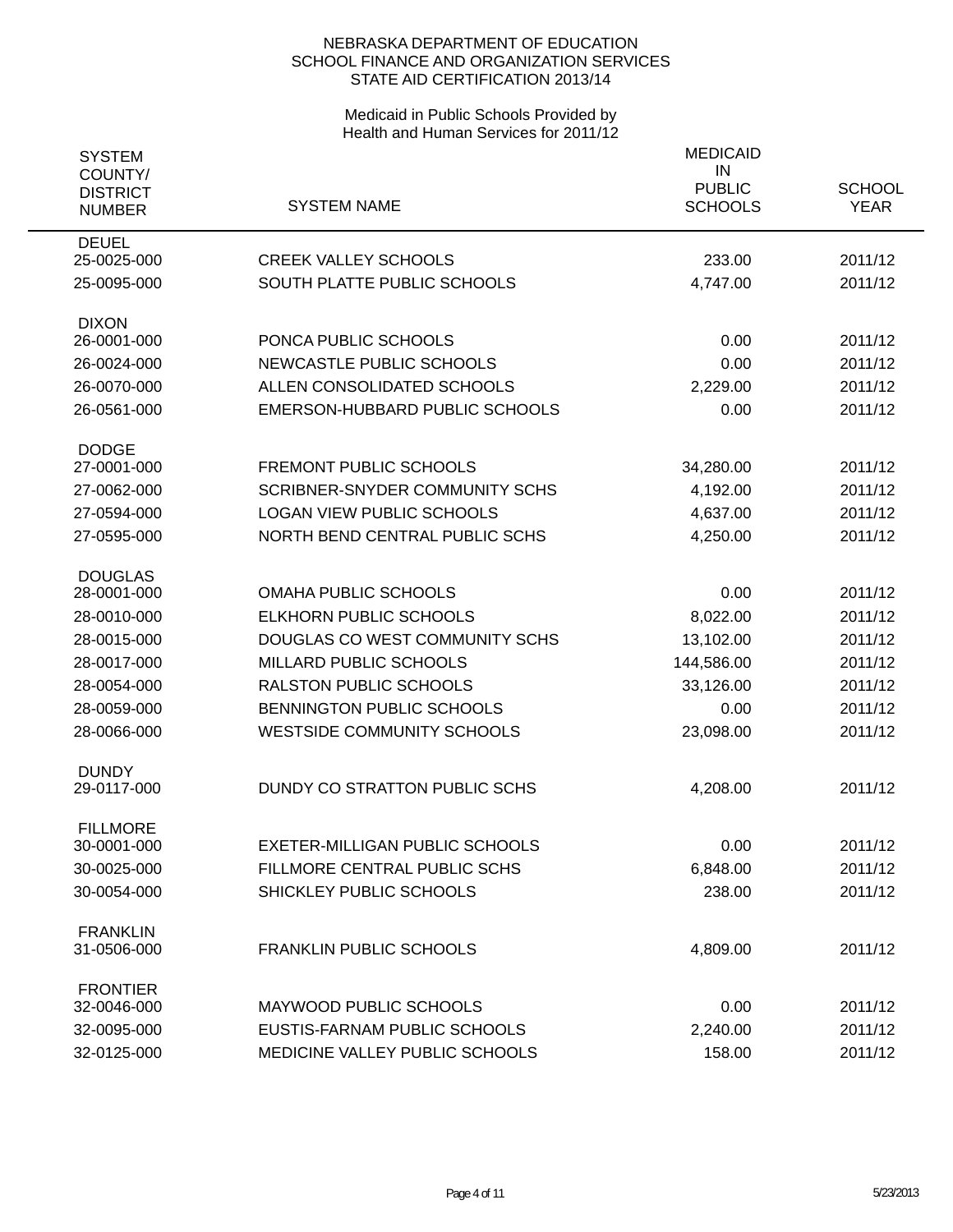| <b>SYSTEM</b><br>COUNTY/<br><b>DISTRICT</b><br><b>NUMBER</b> | <b>SYSTEM NAME</b>                    | <b>MEDICAID</b><br>IN<br><b>PUBLIC</b><br><b>SCHOOLS</b> | <b>SCHOOL</b><br><b>YEAR</b> |
|--------------------------------------------------------------|---------------------------------------|----------------------------------------------------------|------------------------------|
| <b>FURNAS</b><br>33-0018-000                                 | ARAPAHOE PUBLIC SCHOOLS               |                                                          | 2011/12                      |
|                                                              |                                       | 5,516.00                                                 |                              |
| 33-0021-000                                                  | <b>CAMBRIDGE PUBLIC SCHOOLS</b>       | 6,392.00                                                 | 2011/12                      |
| 33-0540-000                                                  | SOUTHERN VALLEY SCHOOLS               | 7,452.00                                                 | 2011/12                      |
| <b>GAGE</b>                                                  |                                       |                                                          |                              |
| 34-0001-000                                                  | SOUTHERN SCHOOL DIST 1                | 2,288.00                                                 | 2011/12                      |
| 34-0015-000                                                  | <b>BEATRICE PUBLIC SCHOOLS</b>        | 33,530.00                                                | 2011/12                      |
| 34-0034-000                                                  | FREEMAN PUBLIC SCHOOLS                | 528.00                                                   | 2011/12                      |
| 34-0100-000                                                  | DILLER-ODELL PUBLIC SCHOOLS           | 953.00                                                   | 2011/12                      |
| <b>GARDEN</b><br>35-0001-000                                 | <b>GARDEN COUNTY SCHOOLS</b>          | 3,723.00                                                 | 2011/12                      |
| <b>GARFIELD</b><br>36-0100-000                               | <b>BURWELL PUBLIC SCHOOLS</b>         | 2,918.00                                                 | 2011/12                      |
| <b>GOSPER</b><br>37-0030-000                                 | ELWOOD PUBLIC SCHOOLS                 | 982.00                                                   | 2011/12                      |
| <b>GRANT</b><br>38-0011-000                                  | <b>HYANNIS AREA SCHOOLS</b>           | 460.00                                                   | 2011/12                      |
| <b>GREELEY</b>                                               |                                       |                                                          |                              |
| 39-0010-000                                                  | <b>GREELEY-WOLBACH PUBLIC SCHOOLS</b> | 2,230.00                                                 | 2011/12                      |
| 39-0055-000                                                  | SPALDING PUBLIC SCHOOLS               | 135.00                                                   | 2011/12                      |
| 39-0501-000                                                  | NORTH LOUP SCOTIA PUBLIC SCHS         | 44.00                                                    | 2011/12                      |
| <b>HALL</b>                                                  |                                       |                                                          |                              |
| 40-0002-000                                                  | <b>GRAND ISLAND PUBLIC SCHOOLS</b>    | 53,886.00                                                | 2011/12                      |
| 40-0082-000                                                  | NORTHWEST PUBLIC SCHOOLS              | 5,656.00                                                 | 2011/12                      |
| 40-0083-000                                                  | WOOD RIVER RURAL SCHOOLS              | 561.00                                                   | 2011/12                      |
| 40-0126-000                                                  | DONIPHAN-TRUMBULL PUBLIC SCHS         | 0.00                                                     | 2011/12                      |
| <b>HAMILTON</b>                                              |                                       |                                                          |                              |
| 41-0002-000                                                  | <b>GILTNER PUBLIC SCHOOLS</b>         | 1,292.00                                                 | 2011/12                      |
| 41-0091-000                                                  | <b>HAMPTON PUBLIC SCHOOLS</b>         | 9,570.00                                                 | 2011/12                      |
| 41-0504-000                                                  | <b>AURORA PUBLIC SCHOOLS</b>          | 26,105.00                                                | 2011/12                      |
| <b>HARLAN</b><br>42-0002-000                                 | ALMA PUBLIC SCHOOLS                   | 9,299.00                                                 | 2011/12                      |
| <b>HAYES</b><br>43-0079-000                                  | HAYES CENTER PUBLIC SCHOOLS           | 221.00                                                   | 2011/12                      |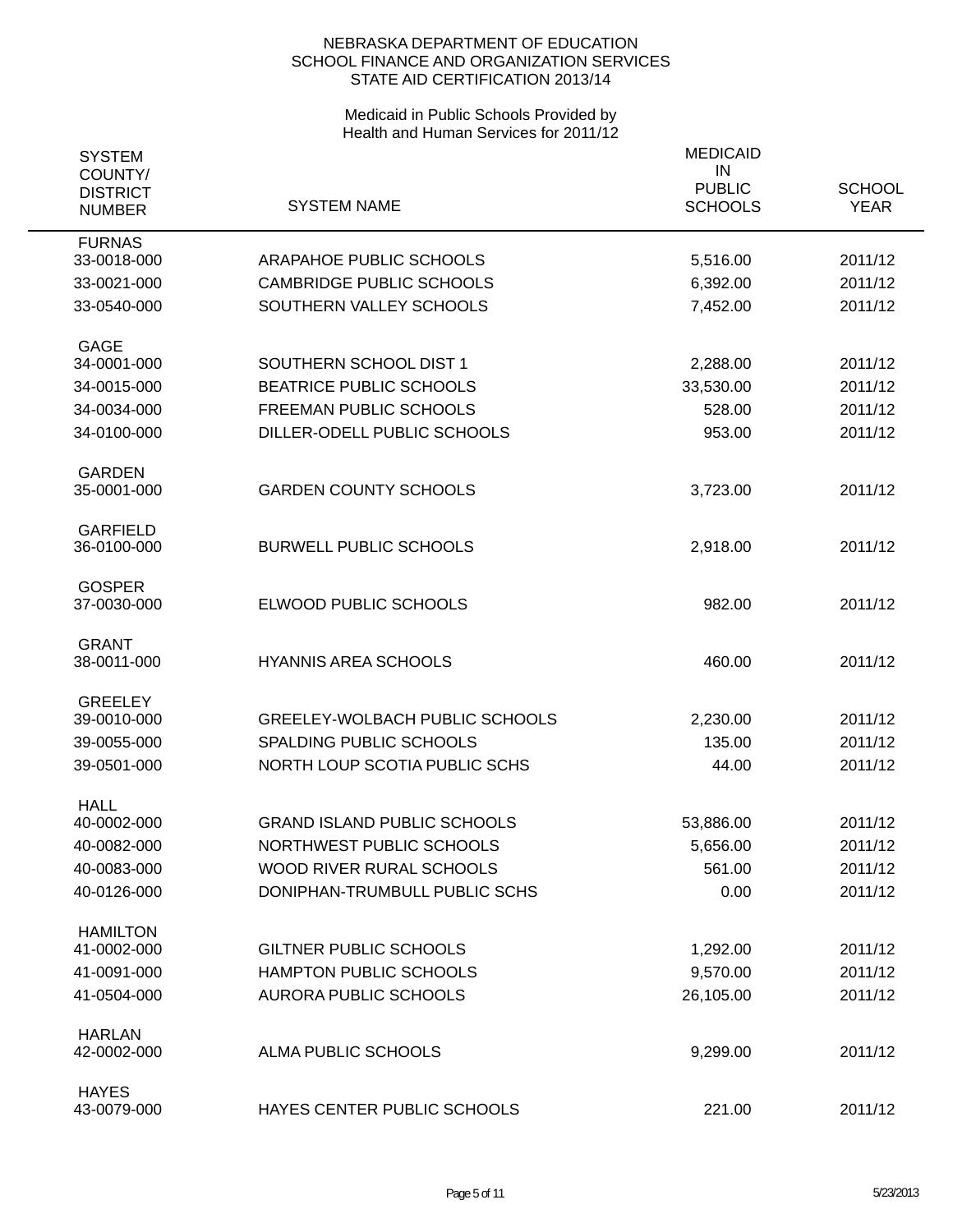| <b>SYSTEM</b>                               |                                 | <b>MEDICAID</b>                       |                              |
|---------------------------------------------|---------------------------------|---------------------------------------|------------------------------|
| COUNTY/<br><b>DISTRICT</b><br><b>NUMBER</b> | <b>SYSTEM NAME</b>              | IN<br><b>PUBLIC</b><br><b>SCHOOLS</b> | <b>SCHOOL</b><br><b>YEAR</b> |
| <b>HITCHCOCK</b><br>44-0070-000             | <b>HITCHCOCK CO SCH SYSTEM</b>  | 119.00                                | 2011/12                      |
| <b>HOLT</b><br>45-0007-000                  | O'NEILL PUBLIC SCHOOLS          | 9,300.00                              | 2011/12                      |
|                                             | <b>EWING PUBLIC SCHOOLS</b>     | 2,097.00                              |                              |
| 45-0029-000                                 | <b>STUART PUBLIC SCHOOLS</b>    |                                       | 2011/12<br>2011/12           |
| 45-0044-000                                 |                                 | 1,926.00                              |                              |
| 45-0137-000                                 | <b>CHAMBERS PUBLIC SCHOOLS</b>  | 1,366.00                              | 2011/12                      |
| 45-0239-000                                 | WEST HOLT PUBLIC SCHOOLS        | 10,542.00                             | 2011/12                      |
| <b>HOOKER</b>                               |                                 |                                       |                              |
| 46-0001-000                                 | <b>MULLEN PUBLIC SCHOOLS</b>    | 670.00                                | 2011/12                      |
| <b>HOWARD</b>                               |                                 |                                       |                              |
| 47-0001-000                                 | ST PAUL PUBLIC SCHOOLS          | 2,153.00                              | 2011/12                      |
| 47-0100-000                                 | CENTURA PUBLIC SCHOOLS          | 1,571.00                              | 2011/12                      |
| 47-0103-000                                 | ELBA PUBLIC SCHOOLS             | 361.00                                | 2011/12                      |
| <b>JEFFERSON</b>                            |                                 |                                       |                              |
| 48-0008-000                                 | <b>FAIRBURY PUBLIC SCHOOLS</b>  | 18,807.00                             | 2011/12                      |
| 48-0300-000                                 | TRI COUNTY PUBLIC SCHOOLS       | 1,933.00                              | 2011/12                      |
| 48-0303-000                                 | <b>MERIDIAN PUBLIC SCHOOLS</b>  | 418.00                                | 2011/12                      |
| <b>JOHNSON</b>                              |                                 |                                       |                              |
| 49-0033-000                                 | <b>STERLING PUBLIC SCHOOLS</b>  | 0.00                                  | 2011/12                      |
| 49-0050-000                                 | JOHNSON CO CENTRAL PUBLIC SCHS  | 5,737.00                              | 2011/12                      |
| <b>KEARNEY</b>                              |                                 |                                       |                              |
| 50-0001-000                                 | WILCOX-HILDRETH PUBLIC SCHOOLS  | 4,892.00                              | 2011/12                      |
| 50-0501-000                                 | <b>AXTELL COMMUNITY SCHOOLS</b> | 2,514.00                              | 2011/12                      |
| 50-0503-000                                 | MINDEN PUBLIC SCHOOLS           | 10,292.00                             | 2011/12                      |
| <b>KEITH</b>                                |                                 |                                       |                              |
| 51-0001-000                                 | OGALLALA PUBLIC SCHOOLS         | 10,724.00                             | 2011/12                      |
| 51-0006-000                                 | PAXTON CONSOLIDATED SCHOOLS     | 742.00                                | 2011/12                      |
| <b>KEYA PAHA</b>                            |                                 |                                       |                              |
| 52-0100-000                                 | KEYA PAHA COUNTY SCHOOLS        | 1,702.00                              | 2011/12                      |
| <b>KIMBALL</b>                              |                                 |                                       |                              |
| 53-0001-000                                 | KIMBALL PUBLIC SCHOOLS          | 7,731.00                              | 2011/12                      |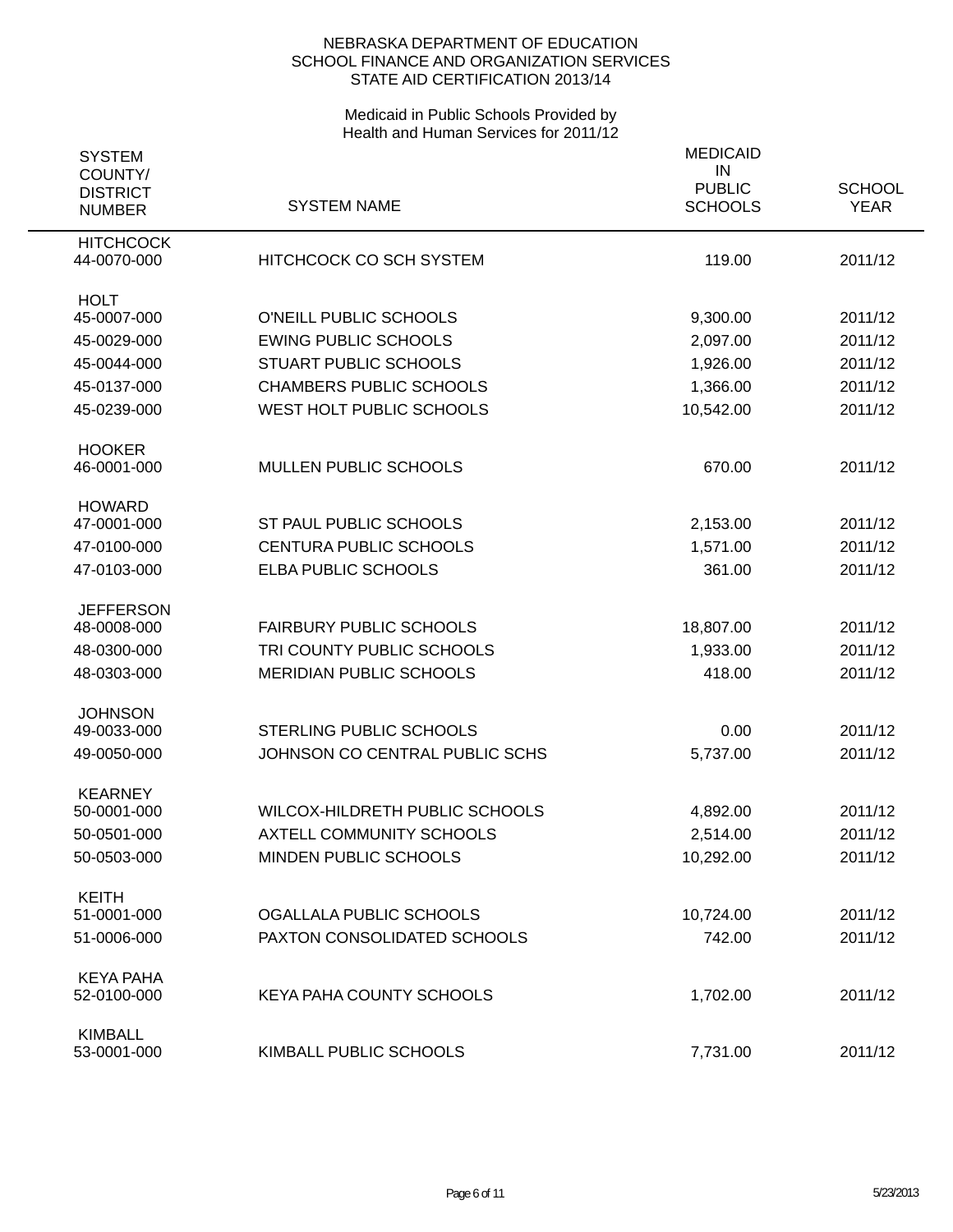| <b>SYSTEM</b>                               |                                       | <b>MEDICAID</b>                       |                              |
|---------------------------------------------|---------------------------------------|---------------------------------------|------------------------------|
| COUNTY/<br><b>DISTRICT</b><br><b>NUMBER</b> | <b>SYSTEM NAME</b>                    | IN<br><b>PUBLIC</b><br><b>SCHOOLS</b> | <b>SCHOOL</b><br><b>YEAR</b> |
| <b>KNOX</b>                                 |                                       |                                       |                              |
| 54-0013-000                                 | <b>CREIGHTON COMMUNITY PUBLIC SCH</b> | 0.00                                  | 2011/12                      |
| 54-0096-000                                 | <b>CROFTON COMMUNITY SCHOOLS</b>      | 1,046.00                              | 2011/12                      |
| 54-0501-000                                 | NIOBRARA PUBLIC SCHOOLS               | 2,994.00                              | 2011/12                      |
| 54-0505-000                                 | SANTEE COMMUNITY SCHOOLS              | 3,443.00                              | 2011/12                      |
| 54-0576-000                                 | <b>WAUSA PUBLIC SCHOOLS</b>           | 196.00                                | 2011/12                      |
| 54-0586-000                                 | <b>BLOOMFIELD COMMUNITY SCHOOLS</b>   | 854.00                                | 2011/12                      |
| <b>LANCASTER</b>                            |                                       |                                       |                              |
| 55-0001-000                                 | LINCOLN PUBLIC SCHOOLS                | 255,763.00                            | 2011/12                      |
| 55-0145-000                                 | <b>WAVERLY SCHOOL DISTRICT 145</b>    | 0.00                                  | 2011/12                      |
| 55-0148-000                                 | <b>MALCOLM PUBLIC SCHOOLS</b>         | 0.00                                  | 2011/12                      |
| 55-0160-000                                 | NORRIS SCHOOL DIST 160                | 5,801.00                              | 2011/12                      |
| 55-0161-000                                 | RAYMOND CENTRAL PUBLIC SCHOOLS        | 0.00                                  | 2011/12                      |
| <b>LINCOLN</b>                              |                                       |                                       |                              |
| 56-0001-000                                 | NORTH PLATTE PUBLIC SCHOOLS           | 42,344.00                             | 2011/12                      |
| 56-0006-000                                 | <b>BRADY PUBLIC SCHOOLS</b>           | 769.00                                | 2011/12                      |
| 56-0007-000                                 | <b>MAXWELL PUBLIC SCHOOLS</b>         | 914.00                                | 2011/12                      |
| 56-0037-000                                 | <b>HERSHEY PUBLIC SCHOOLS</b>         | 2,132.00                              | 2011/12                      |
| 56-0055-000                                 | SUTHERLAND PUBLIC SCHOOLS             | 3,913.00                              | 2011/12                      |
| 56-0565-000                                 | <b>WALLACE PUBLIC SCH DIST 65 R</b>   | 864.00                                | 2011/12                      |
| <b>LOGAN</b>                                |                                       |                                       |                              |
| 57-0501-000                                 | <b>STAPLETON PUBLIC SCHOOLS</b>       | 576.00                                | 2011/12                      |
| <b>LOUP</b><br>58-0025-000                  | LOUP COUNTY PUBLIC SCHOOLS            | 682.00                                | 2011/12                      |
| <b>MADISON</b>                              |                                       |                                       |                              |
| 59-0001-000                                 | <b>MADISON PUBLIC SCHOOLS</b>         | 5,098.00                              | 2011/12                      |
| 59-0002-000                                 | NORFOLK PUBLIC SCHOOLS                | 47,992.00                             | 2011/12                      |
| 59-0005-000                                 | BATTLE CREEK PUBLIC SCHOOLS           | 1,997.00                              | 2011/12                      |
| 59-0013-000                                 | NEWMAN GROVE PUBLIC SCHOOLS           | 906.00                                | 2011/12                      |
| 59-0080-000                                 | ELKHORN VALLEY SCHOOLS                | 3,730.00                              | 2011/12                      |
| <b>MCPHERSON</b>                            |                                       |                                       |                              |
| 60-0090-000                                 | MC PHERSON COUNTY SCHOOLS             | 506.00                                | 2011/12                      |
| <b>MERRICK</b>                              |                                       |                                       |                              |
| 61-0004-000                                 | CENTRAL CITY PUBLIC SCHOOLS           | 5,418.00                              | 2011/12                      |
| 61-0049-000                                 | PALMER PUBLIC SCHOOLS                 | 0.00                                  | 2011/12                      |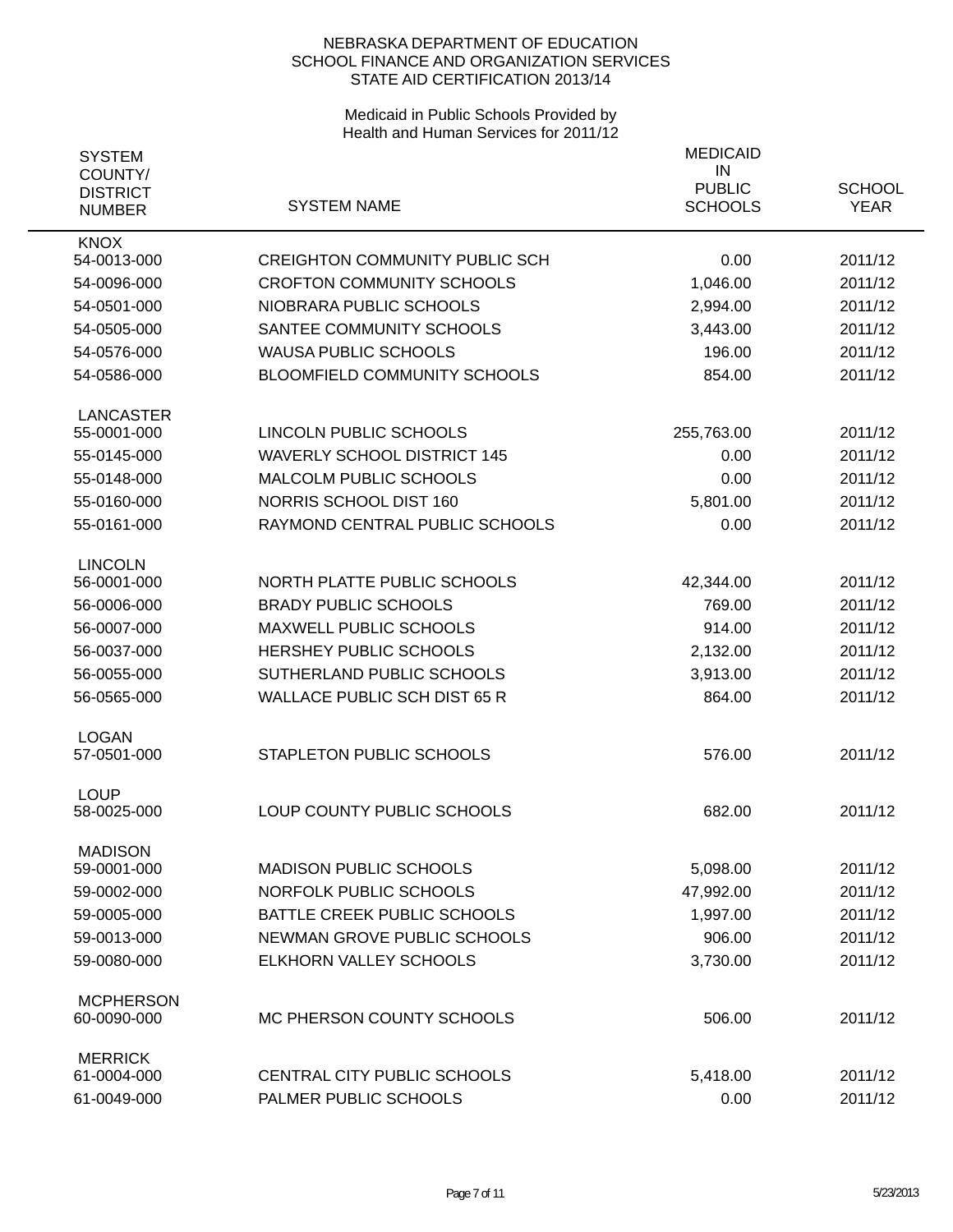| <b>SYSTEM</b><br>COUNTY/<br><b>DISTRICT</b><br><b>NUMBER</b> | <b>SYSTEM NAME</b>                                           | <b>MEDICAID</b><br>IN<br><b>PUBLIC</b><br><b>SCHOOLS</b> | <b>SCHOOL</b><br><b>YEAR</b> |
|--------------------------------------------------------------|--------------------------------------------------------------|----------------------------------------------------------|------------------------------|
| <b>MORRILL</b><br>62-0021-000                                | <b>BAYARD PUBLIC SCHOOLS</b>                                 | 1,604.00                                                 | 2011/12                      |
| 62-0063-000                                                  | <b>BRIDGEPORT PUBLIC SCHOOLS</b>                             | 4,268.00                                                 | 2011/12                      |
| <b>NANCE</b>                                                 |                                                              |                                                          |                              |
| 63-0001-000<br>63-0030-000                                   | <b>FULLERTON PUBLIC SCHOOLS</b><br>TWIN RIVER PUBLIC SCHOOLS | 1,113.00<br>0.00                                         | 2011/12<br>2011/12           |
| <b>NEMAHA</b>                                                |                                                              |                                                          |                              |
| 64-0023-000                                                  | JOHNSON-BROCK PUBLIC SCHOOLS                                 | 0.00                                                     | 2011/12                      |
| 64-0029-000                                                  | <b>AUBURN PUBLIC SCHOOLS</b>                                 | 24,285.00                                                | 2011/12                      |
| <b>NUCKOLLS</b><br>65-0011-000                               | SUPERIOR PUBLIC SCHOOLS                                      | 23,437.00                                                | 2011/12                      |
| 65-2005-000                                                  | SO CENTRAL NE UNIFIED SYSTEM 5                               | 32,199.00                                                | 2011/12                      |
|                                                              |                                                              |                                                          |                              |
| <b>OTOE</b><br>66-0027-000                                   | SYRACUSE-DUNBAR-AVOCA SCHOOLS                                | 0.00                                                     | 2011/12                      |
| 66-0111-000                                                  | NEBRASKA CITY PUBLIC SCHOOLS                                 | 0.00                                                     | 2011/12                      |
| 66-0501-000                                                  | PALMYRA DISTRICT OR 1                                        | 1,665.00                                                 | 2011/12                      |
| <b>PAWNEE</b>                                                |                                                              |                                                          |                              |
| 67-0001-000                                                  | PAWNEE CITY PUBLIC SCHOOLS                                   | 0.00                                                     | 2011/12                      |
| 67-0069-000                                                  | LEWISTON CONSOLIDATED SCHOOLS                                | 0.00                                                     | 2011/12                      |
| <b>PERKINS</b>                                               |                                                              |                                                          |                              |
| 68-0020-000                                                  | PERKINS COUNTY SCHOOLS                                       | 2,151.00                                                 | 2011/12                      |
| <b>PHELPS</b><br>69-0044-000                                 | HOLDREGE PUBLIC SCHOOLS                                      | 11,792.00                                                | 2011/12                      |
| 69-0054-000                                                  | BERTRAND PUBLIC SCHOOLS                                      | 6,452.00                                                 | 2011/12                      |
| 69-0055-000                                                  | LOOMIS PUBLIC SCHOOLS                                        | 6,241.00                                                 | 2011/12                      |
|                                                              |                                                              |                                                          |                              |
| <b>PIERCE</b>                                                |                                                              |                                                          |                              |
| 70-0002-000                                                  | PIERCE PUBLIC SCHOOLS                                        | 3,726.00                                                 | 2011/12                      |
| 70-0005-000                                                  | PLAINVIEW PUBLIC SCHOOLS                                     | 3,602.00                                                 | 2011/12                      |
| 70-0542-000                                                  | OSMOND COMMUNITY SCHOOLS                                     | 1,205.00                                                 | 2011/12                      |
| <b>PLATTE</b><br>71-0001-000                                 | <b>COLUMBUS PUBLIC SCHOOLS</b>                               | 0.00                                                     | 2011/12                      |
| 71-0005-000                                                  | LAKEVIEW COMMUNITY SCHOOLS                                   | 2,573.00                                                 | 2011/12                      |
| 71-0067-000                                                  | HUMPHREY PUBLIC SCHOOLS                                      | 0.00                                                     | 2011/12                      |
|                                                              |                                                              |                                                          |                              |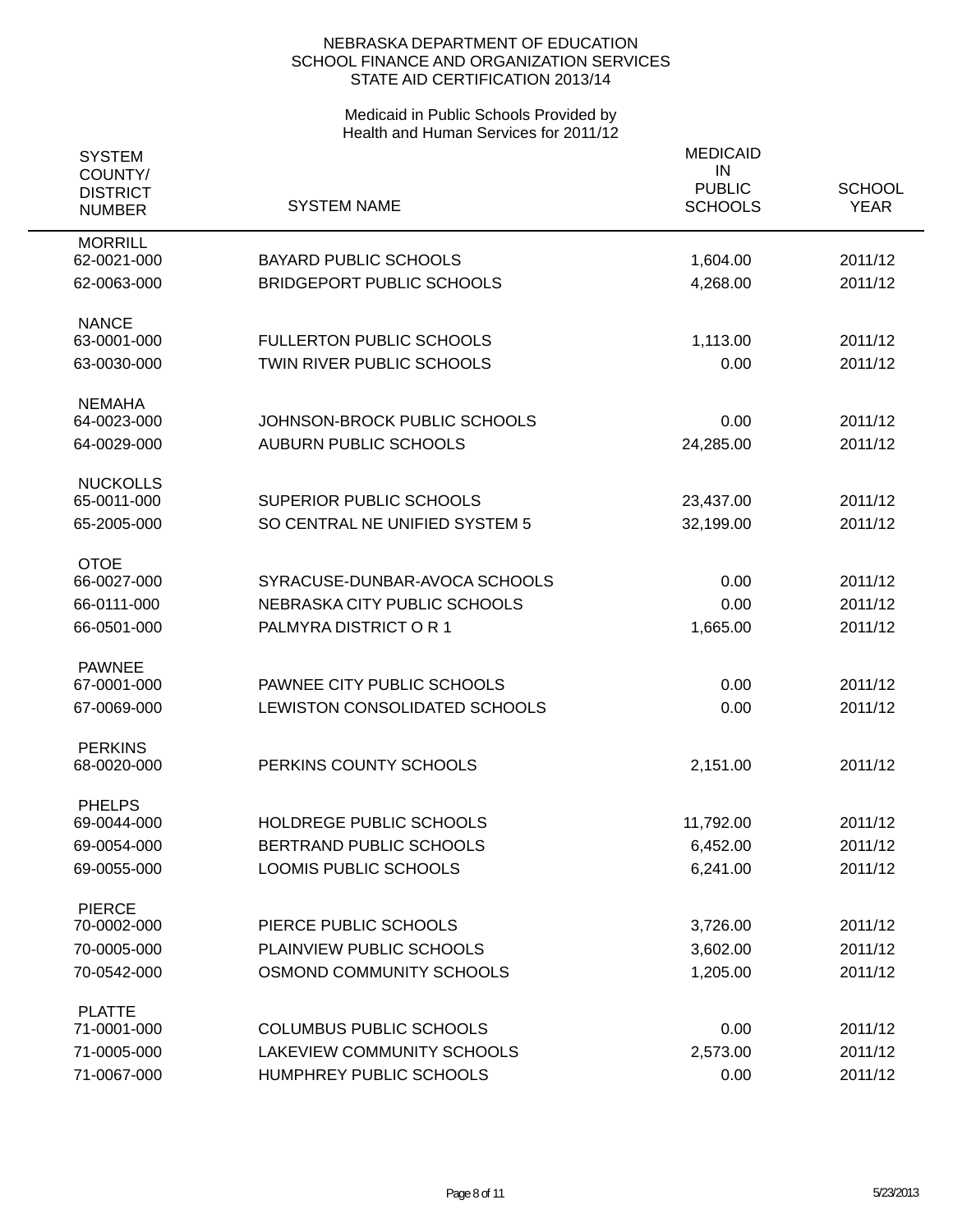| <b>SYSTEM</b><br>COUNTY/<br><b>DISTRICT</b><br><b>NUMBER</b> | <b>SYSTEM NAME</b>                                       | <b>MEDICAID</b><br>IN<br><b>PUBLIC</b><br><b>SCHOOLS</b> | <b>SCHOOL</b><br><b>YEAR</b> |
|--------------------------------------------------------------|----------------------------------------------------------|----------------------------------------------------------|------------------------------|
| <b>POLK</b><br>72-0015-000                                   | <b>CROSS COUNTY COMMUNITY SCHOOLS</b>                    | 5,617.00                                                 | 2011/12                      |
| 72-0019-000                                                  | OSCEOLA PUBLIC SCHOOLS                                   | 4,909.00                                                 | 2011/12                      |
| 72-0032-000                                                  | SHELBY - RISING CITY PUBLIC SC                           | 0.00                                                     | 2011/12                      |
| 72-0075-000                                                  | <b>HIGH PLAINS COMMUNITY SCHOOLS</b>                     | 0.00                                                     | 2011/12                      |
| <b>RED WILLOW</b><br>73-0017-000                             | MC COOK PUBLIC SCHOOLS                                   | 18,984.00                                                | 2011/12                      |
| 73-0179-000                                                  | SOUTHWEST PUBLIC SCHOOLS                                 | 660.00                                                   | 2011/12                      |
| <b>RICHARDSON</b><br>74-0056-000                             | <b>FALLS CITY PUBLIC SCHOOLS</b>                         | 0.00                                                     | 2011/12                      |
| 74-0070-000                                                  | HUMBOLDT TABLE ROCK STEINAUER                            | 0.00                                                     | 2011/12                      |
| <b>ROCK</b><br>75-0100-000                                   | ROCK COUNTY PUBLIC SCHOOLS                               | 5,272.00                                                 | 2011/12                      |
| <b>SALINE</b>                                                |                                                          |                                                          |                              |
| 76-0002-000                                                  | <b>CRETE PUBLIC SCHOOLS</b><br>DORCHESTER PUBLIC SCHOOLS | 0.00<br>0.00                                             | 2011/12<br>2011/12           |
| 76-0044-000<br>76-0068-000                                   | <b>FRIEND PUBLIC SCHOOLS</b>                             | 0.00                                                     | 2011/12                      |
| 76-0082-000                                                  | <b>WILBER-CLATONIA PUBLIC SCHOOLS</b>                    | 5,288.00                                                 | 2011/12                      |
|                                                              |                                                          |                                                          |                              |
| <b>SARPY</b>                                                 |                                                          |                                                          |                              |
| 77-0001-000                                                  | BELLEVUE PUBLIC SCHOOLS                                  | 106,104.00                                               | 2011/12                      |
| 77-0027-000                                                  | PAPILLION-LA VISTA PUBLIC SCHS                           | 75,095.00                                                | 2011/12                      |
| 77-0037-000                                                  | <b>GRETNA PUBLIC SCHOOLS</b>                             | 0.00                                                     | 2011/12                      |
| 77-0046-000                                                  | SPRINGFIELD PLATTEVIEW COMMUNI                           | 0.00                                                     | 2011/12                      |
| <b>SAUNDERS</b><br>78-0001-000                               | ASHLAND-GREENWOOD PUBLIC SCHS                            | 2,021.00                                                 | 2011/12                      |
| 78-0009-000                                                  | YUTAN PUBLIC SCHOOLS                                     | 858.00                                                   | 2011/12                      |
| 78-0039-000                                                  | <b>WAHOO PUBLIC SCHOOLS</b>                              | 5,926.00                                                 | 2011/12                      |
| 78-0072-000                                                  | <b>MEAD PUBLIC SCHOOLS</b>                               | 3,696.00                                                 | 2011/12                      |
| 78-0107-000                                                  | CEDAR BLUFFS PUBLIC SCHOOLS                              | 1,236.00                                                 | 2011/12                      |
|                                                              |                                                          |                                                          |                              |
| <b>SCOTTS BLUFF</b><br>79-0002-000                           | MINATARE PUBLIC SCHOOLS                                  | 1,772.00                                                 | 2011/12                      |
| 79-0011-000                                                  | <b>MORRILL PUBLIC SCHOOLS</b>                            | 1,383.00                                                 | 2011/12                      |
| 79-0016-000                                                  | <b>GERING PUBLIC SCHOOLS</b>                             | 10,444.00                                                | 2011/12                      |
| 79-0031-000                                                  | MITCHELL PUBLIC SCHOOLS                                  | 4,912.00                                                 | 2011/12                      |
| 79-0032-000                                                  | SCOTTSBLUFF PUBLIC SCHOOLS                               | 9,928.00                                                 | 2011/12                      |
|                                                              |                                                          |                                                          |                              |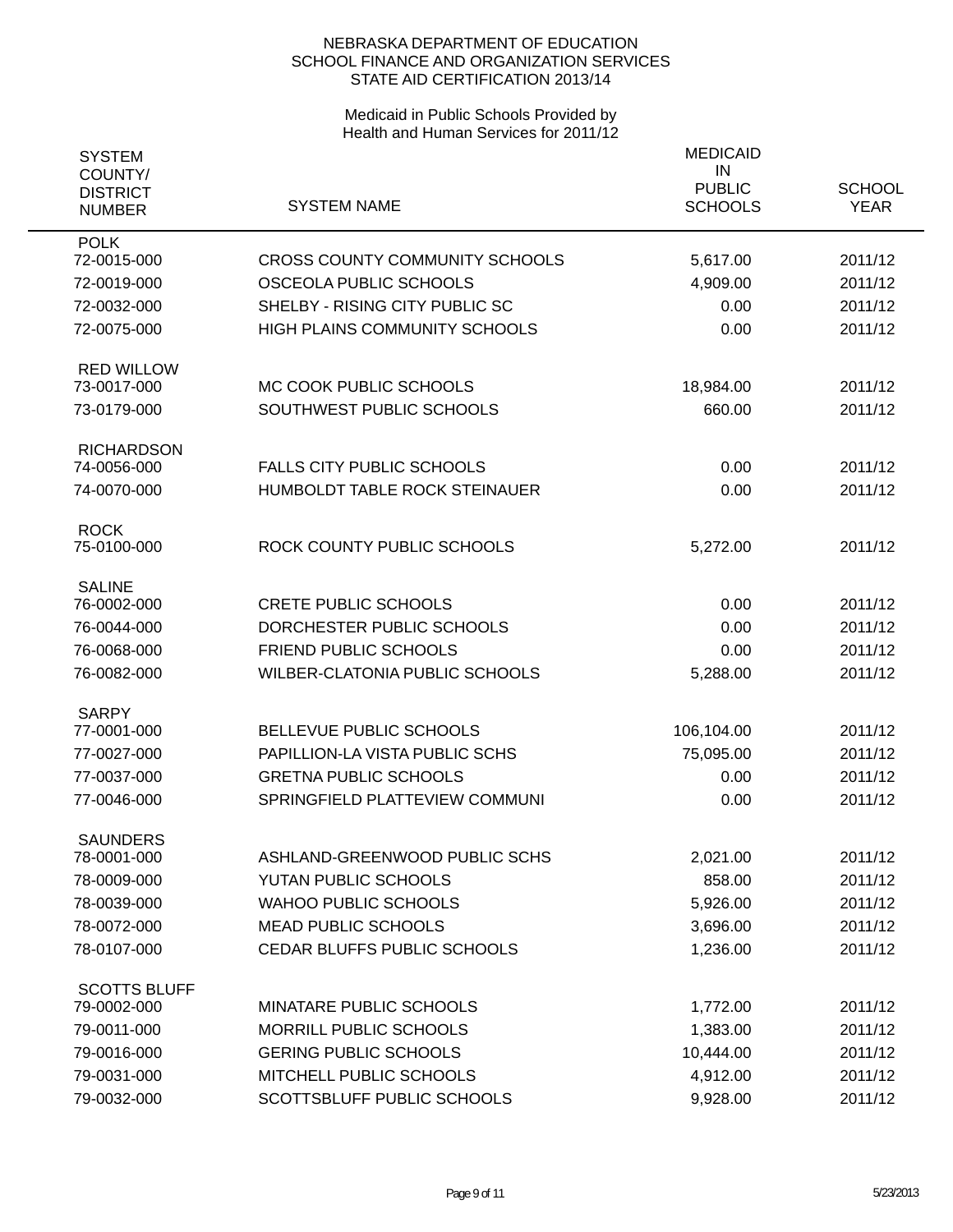| <b>SYSTEM</b><br>COUNTY/<br><b>DISTRICT</b><br><b>NUMBER</b> | <b>SYSTEM NAME</b>                  | <b>MEDICAID</b><br>IN<br><b>PUBLIC</b><br><b>SCHOOLS</b> | <b>SCHOOL</b><br><b>YEAR</b> |
|--------------------------------------------------------------|-------------------------------------|----------------------------------------------------------|------------------------------|
| <b>SEWARD</b><br>80-0005-000                                 | MILFORD PUBLIC SCHOOLS              | 1,808.00                                                 | 2011/12                      |
| 80-0009-000                                                  | <b>SEWARD PUBLIC SCHOOLS</b>        | 5,840.00                                                 | 2011/12                      |
| 80-0567-000                                                  | CENTENNIAL PUBLIC SCHOOLS           | 8,863.00                                                 | 2011/12                      |
| <b>SHERIDAN</b><br>81-0003-000                               | HAY SPRINGS PUBLIC SCHOOLS          | 0.00                                                     | 2011/12                      |
| 81-0010-000                                                  | <b>GORDON-RUSHVILLE PUBLIC SCHS</b> | 2,808.00                                                 | 2011/12                      |
| <b>SHERMAN</b>                                               |                                     |                                                          |                              |
| 82-0001-000                                                  | LOUP CITY PUBLIC SCHOOLS            | 3,211.00                                                 | 2011/12                      |
| 82-0015-000                                                  | LITCHFIELD PUBLIC SCHOOLS           | 0.00                                                     | 2011/12                      |
| <b>SIOUX</b><br>83-0500-000                                  | SIOUX COUNTY PUBLIC SCHOOLS         | 0.00                                                     | 2011/12                      |
| <b>STANTON</b><br>84-0003-000                                | <b>STANTON COMMUNITY SCHOOLS</b>    | 11,139.00                                                | 2011/12                      |
| <b>THAYER</b><br>85-0060-000                                 | DESHLER PUBLIC SCHOOLS              | 830.00                                                   | 2011/12                      |
| 85-0070-000                                                  | THAYER CENTRAL COMMUNITY SCHS       | 1,928.00                                                 | 2011/12                      |
| 85-2001-000                                                  | BRUNING-DAVENPORT UNIFIED SYS       | 1,210.00                                                 | 2011/12                      |
| <b>THOMAS</b><br>86-0001-000                                 | THEDFORD PUBLIC SCHOOLS             | 537.00                                                   | 2011/12                      |
| <b>THURSTON</b><br>87-0001-000                               | PENDER PUBLIC SCHOOLS               | 3,587.00                                                 | 2011/12                      |
| 87-0013-000                                                  | <b>WALTHILL PUBLIC SCHOOLS</b>      | 6,612.00                                                 | 2011/12                      |
| 87-0016-000                                                  | UMO N HO N NATION PUBLIC SCHS       | 2,030.00                                                 | 2011/12                      |
| 87-0017-000                                                  | <b>WINNEBAGO PUBLIC SCHOOLS</b>     | 0.00                                                     | 2011/12                      |
| VALLEY                                                       |                                     |                                                          |                              |
| 88-0005-000                                                  | ORD PUBLIC SCHOOLS                  | 215.00                                                   | 2011/12                      |
| 88-0021-000                                                  | <b>ARCADIA PUBLIC SCHOOLS</b>       | 1,821.00                                                 | 2011/12                      |
| <b>WASHINGTON</b><br>89-0001-000                             | <b>BLAIR COMMUNITY SCHOOLS</b>      | 19,344.00                                                | 2011/12                      |
| 89-0003-000                                                  | FORT CALHOUN COMMUNITY SCHS         | 1,475.00                                                 | 2011/12                      |
| 89-0024-000                                                  | ARLINGTON PUBLIC SCHOOLS            | 908.00                                                   | 2011/12                      |